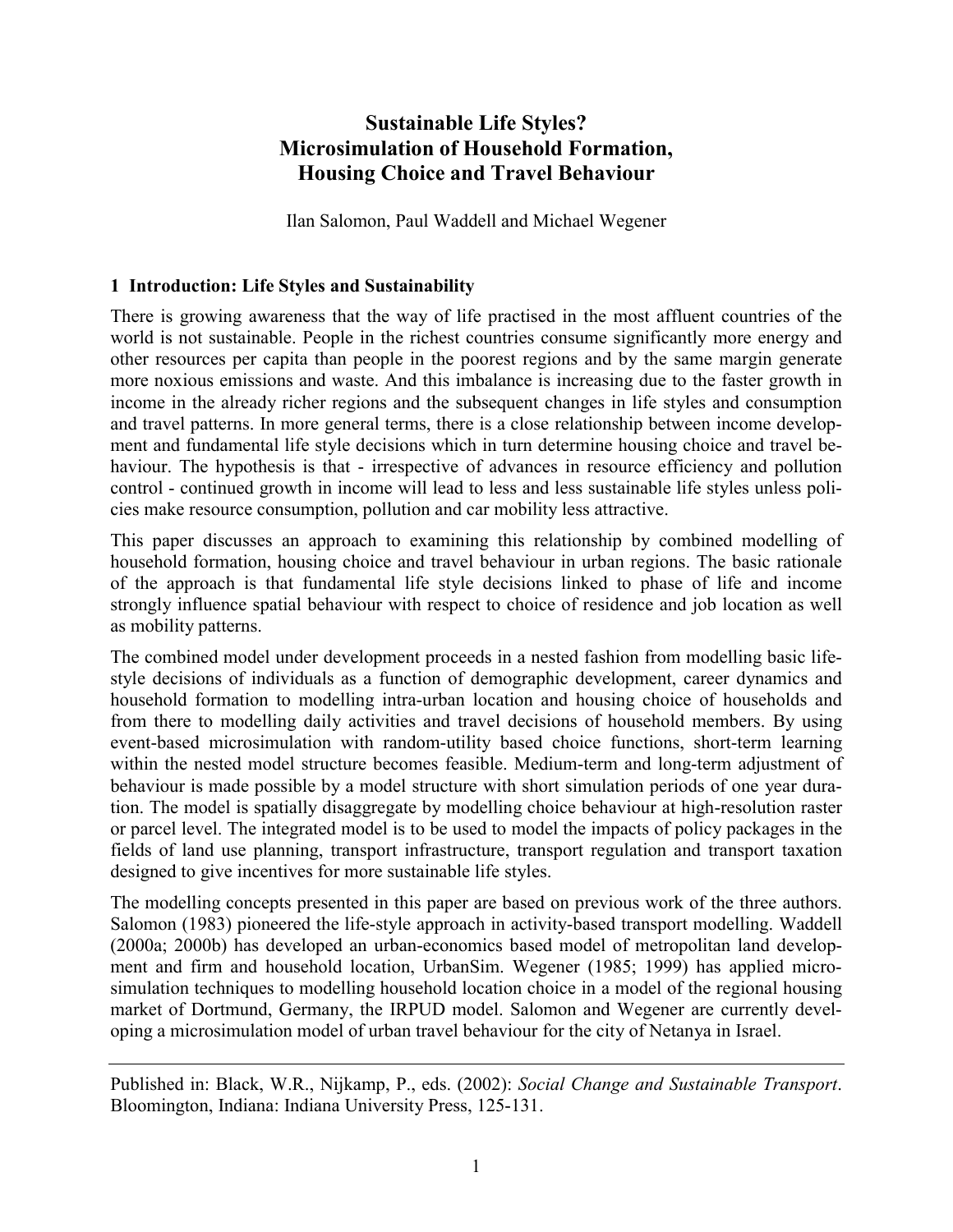#### **2 Microsimulation in Urban Modelling: State of the Art**

Microsimulation was first used in social-science applications by Orcutt *et al*. (1961), yet applications in a spatial context remained occasional experiments without deeper impact, though covering a wide range of phenomena such as spatial diffusion (Hägerstrand, 1968), urban development (Chapin and Weiss, 1968), transport behaviour (Kreibich, 1979), demographic and household dynamics (Clarke *et al*., 1980; Clarke 1981; Clarke and Holm 1987; Holm *et al*., 2000) and housing choice (Kain and Apgar, 1985; Wegener, 1985). In recent years microsimulation has found new interest because of its flexibility to model processes that cannot be modelled in the aggregate (Clarke, 1996). Today there are several microsimulation models of urban land use and transport under development (Hayashi and Tomita 1989; Mackett 1990a; 1990b; Landis, 1994; Landis and Zhang, 1998a; 1998b; Waddell, (2000a; 2000b; Wegener and Spiekermann, 1996).

A different approach emerged from the theory of cellular dynamics. Cellular automata (CA) are objects associated with areal units or *cells*. CA follow simple stimulus-response rules to change or not to change their *state* based on the state of adjacent or near-by cells. By adding random noise to the rules, surprisingly complex patterns that closely resemble real cities can be generated (White and Engelen, 1993; Batty and Xie, 1994; Batty, 1997). More complex stimulus-response behaviour is given to CA models in multi-reactive agents models. Multi-reactive agents are complex automata with the ability to control their interaction pattern; they can change their environment but also their own behaviour, i.e. are able to learn (Ferrand, 2000). The distinction between the behaviour of multi-reactive agents and the choice behaviour generated in microsimulation models is becoming smaller.

Probably the most advanced area of application of microsimulation in urban models is travel modelling. Aggregate travel models are unable to reproduce the complex spatial behaviour of individuals and to respond to sophisticated travel demand management measures. As a reaction, disaggregate travel models aim at a one-to-one reproduction of spatial behaviour by which individuals choose between mobility options in their pursuit of activities during a day (Axhausen and Gärling, 1992; Ben Akiva *et al*., 1996). Activity-based travel models start from interdependent 'activity programmes' of household members and translate these into home-based 'tours' consisting of one or more trips. This way interdependencies between the mobility behaviour of household members and between the trips of a tour can be modelled as well as intermodal trips that cannot be handled in aggregate multimodal travel models. Activity-based travel models do not model peak-hour or all-day travel but disaggregate travel behaviour by time of day, which permits the modelling of choice of departure time. There are also disaggregate traffic assignment models based on queuing or CA approaches, e.g. in the TRANSIMS project (Nagel *et al*., 1998; Barrett *et al*., 1999), which reproduce the movement of vehicles in the road network with a level of detail not known before.

#### **3 The Three Microsimulation Modules**

The model under development will go beyond the approaches reviewed in the previous section by bringing together approaches that have been developed in different streams of research in urban and transport modelling: microsimulation of household formation, housing choice and travel behaviour. In doing so it will stay below the level of disaggregation of vehicle movements in TRANSIMS, but in its spatial and temporal resolution it will exceed current aggregate land-use transport models.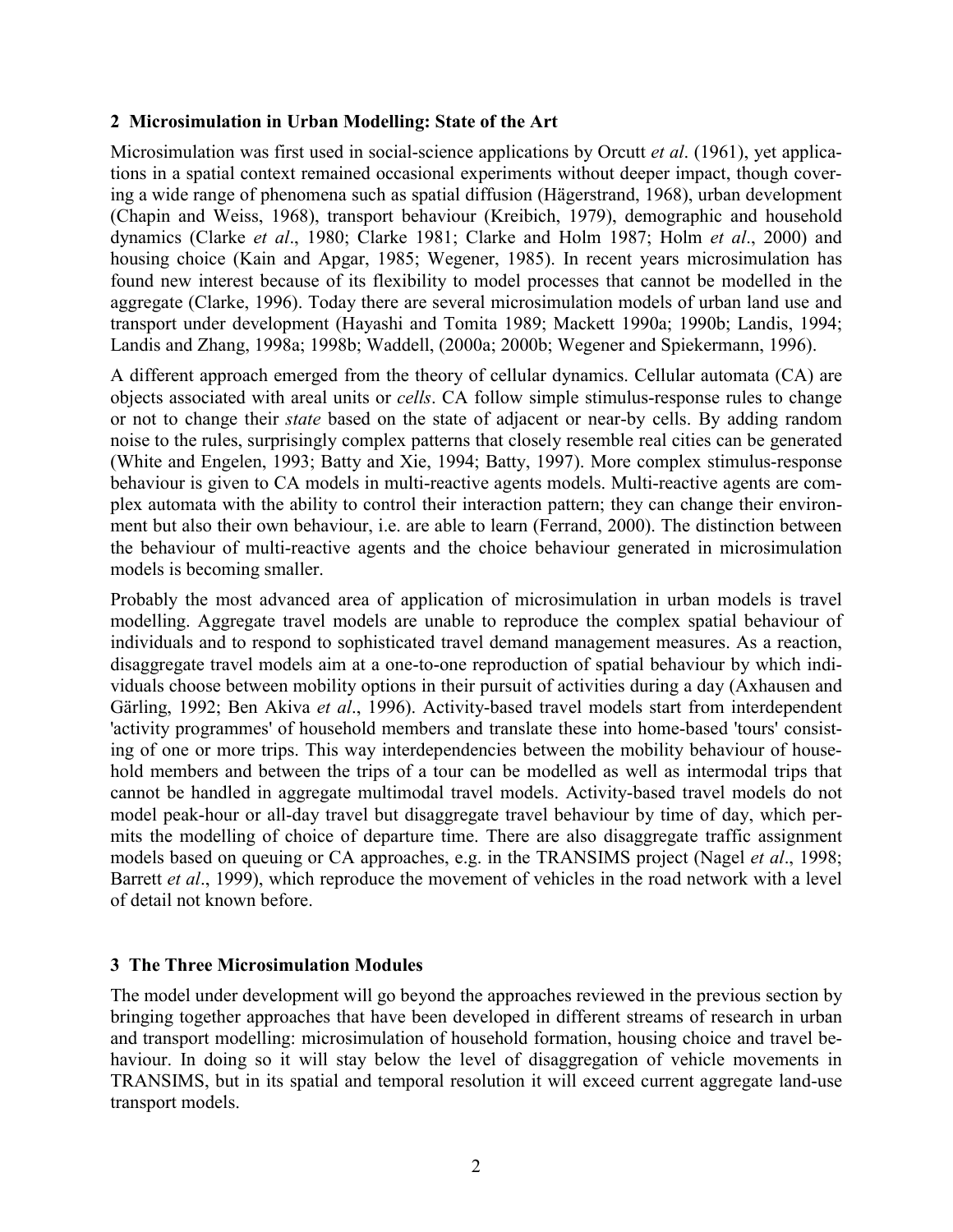#### **3.1 Household Formation**

The household formation microsimulation module models the evolution of household attributes associating each household with a particular *life style*.

Life style is an empirical concept that attempts to capture human spatio-temporal behaviour. It can be viewed as the sum of activities, distributed in time, space, inter-personal and intrapersonal dimensions. It is a physical expression of the pattern of activities which the individuals aspire to engage in subject to constraints (Salomon, 1983; 1997). For the purpose of forecasting behaviour, the concept of life style seems to be richer in information than the conventional classification of market segments along socio-demographic and economic (SDE) variables. As life style expresses the aspiration one has with regard to the way of living (i.e. activities in time and space), peoples' revealed behaviour is either consistent with their aspirations or a deviation thereof in the presence of constraints. Thus, identifying a person's life style is expected to be instrumental in predicting her behavioural response to new situations.

In the social sciences life styles usually are represented in the form of free-form narratives or 'stories'. The story format, though open and potentially rich in content, is not suitable for mathematical modelling. Therefore life styles need to be translated from the open narrative format to some kind of quantitative representation which, however, should preserve as much of the variation in life styles found in reality as possible. Such a representation is the representation of life styles as fuzzy objects. In the proposed model a 'life style' therefore is a fuzzy object defined by a set of probabilistic membership functions. A probabilistic membership function is a vector of probabilities specifying the likelihood that individuals with a particular life style belong to a particular category of a set of classified attributes.

The probabilities of the membership functions can be found as observed frequencies in empirical investigations, e.g. household surveys. In the absence of such surveys they are determined by expert judgement and calibrated against observed aggregate distributions. The calibration is performed by microsimulation by which a fictitious spatially disaggregated population of individuals and households is generated that as far as possible conforms to the membership functions defining each life style, aggregate observed distributions such as population by age and sex, and the observed spatial distribution of land use and activities by zone.

In the household formation module the following household events are modelled simultaneously for households and household members (see Figure 1a): birth, ageing, death; new household, dissolution of household; marriage/divorce, cohabitation/separation, separation of child, person joins household; new job, retirement, unemployment; change of income. Even though household formation events in reality are the outcome of more or less rational decisions, most of them will not be modelled as decisions but simply as the result of the passage of time, i.e. as transitions (Wegener, 1985). Typical transitions are changes of the state of a household with respect to age or size conditional on the relevant probabilities for events such as ageing/death, birth of child, relative joins or leaves household. Also clearly choice-based events such as marriage or divorce are modelled as transitions because the causal chain behind them is not represented in the model. Some events result in the dissolution of households or the creation of new households. Other events, such as a new job or unemployment are triggered by external events such as hiring or firing in the labour market represented in another part of the model not described here. Change of income is a consequence of employment-related events.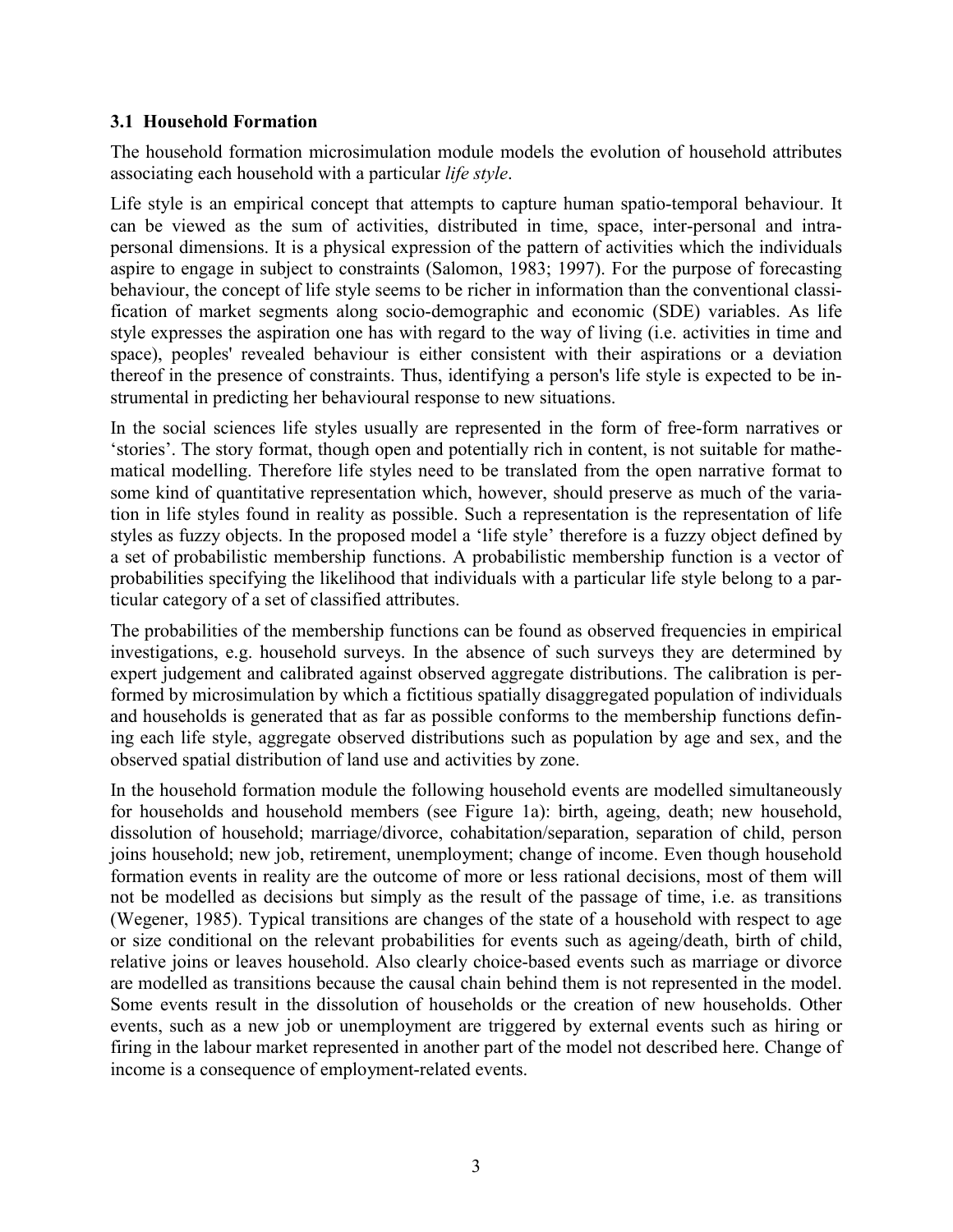Beyond these straightforward relationships there is wide scope in the model for introducing more complex interdependencies between household and economic events. For instance, the rise of dual worker households may be in part a life style choice and in part a necessity dictated by rising housing costs and stagnant real incomes. Children may delay new household formation or marriage. Childbearing may be postponed based on some combination of life style preferences and response to housing cost and income expectations. The role of labour market expectations in shaping these choices is an area of considerable policy implication.

The housing choice microsimulation module models location and housing choice decisions of households who move into the region (immigration), move out of the region (outmigration), move into a dwelling for the first time (starter households) or have a dwelling and move into another dwelling (moves). Dwellings are affected by ageing and by decisions on new construction, upgrading and demolition modelled in other submodels not described here.

The housing choice model is a Monte Carlo microsimulation of transactions in the housing market. A market transaction is any successfully completed operation by which a household moves into or out of a dwelling or both. There are two types of actors in the housing market: households looking for a dwelling ('dwelling wanted') and landlords looking for tenants or buyers ('dwelling for rent or sale'). The household looking for a dwelling behaves as a satisficer, i.e. it accepts a dwelling if this will improve its housing situation by a considerable margin. Otherwise, it enters another search phase, but after a number of unsuccessful attempts it abandons the idea of a move. (Figure 1b). The amount of improvement necessary to make a household move is assumed to depend on its prior search experience, i.e. to go up with each successful and down with each unsuccessful search. In other words, households adapt their aspiration levels to supply conditions on the market. The attractiveness of a dwelling for a household is a weighted aggregate of the attractiveness of its location, its quality and its rent or price in relation to the household's housing budget. The attractiveness of the location and the quality of the dwelling are themselves multiattribute encompassing relevant attributes of the neighbourhood and of the dwelling.

# **3.2 Housing Choice**

# **3.3 Travel Behaviour**

The travel behaviour microsimulation models for each member of each household the selection of an activity programme (defined as a schedule of tours), car availability and, subject to that, for each trip departure time, destination, mode and route (see Figure 1c): Each household is defined by its household attributes, its life style and its residential location, and by the personal attributes of its members. A location in the model is a micro location, i.e. street address, geographical coordinates or a raster cell. The destination of a trip is selected by logit choice, where locations of destinations are also micro locations.

Generalised costs of travel to the destinations are calculated as the logsum of minimum paths of relevant modes walk, cycling, public transport and car (if available) with a random disturbance term added to each link impedance and waiting/transfer time in the public transport network (stochastic minimum paths). For work, school and university trips the destinations are already known. Mode choice is performed by logit choice based on the generalised costs of stochastic minimum paths; the selected route is the stochastic minimum path.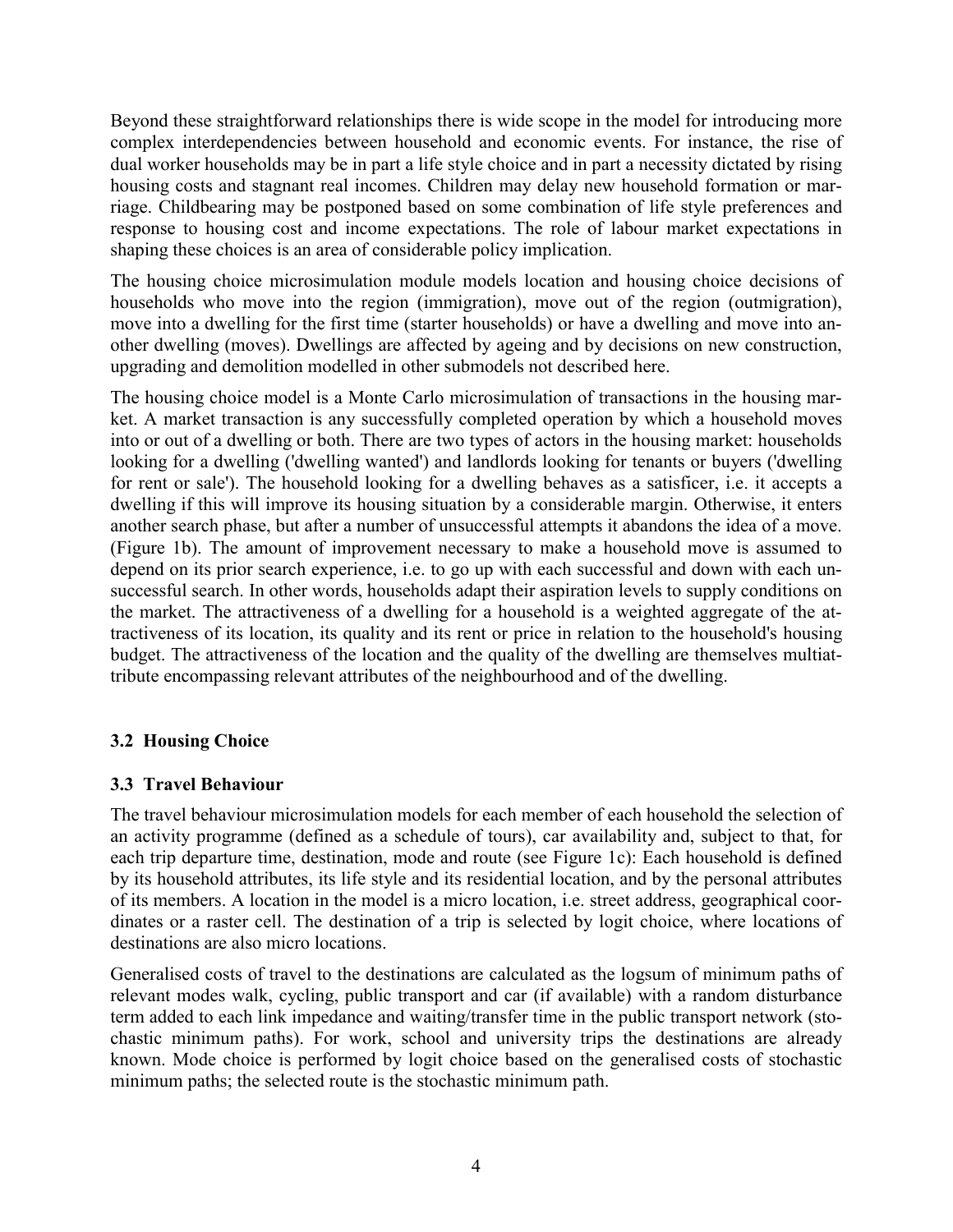

*Figure 1. Microsimulation of household formation (a), housing choice (b) and travel (c)*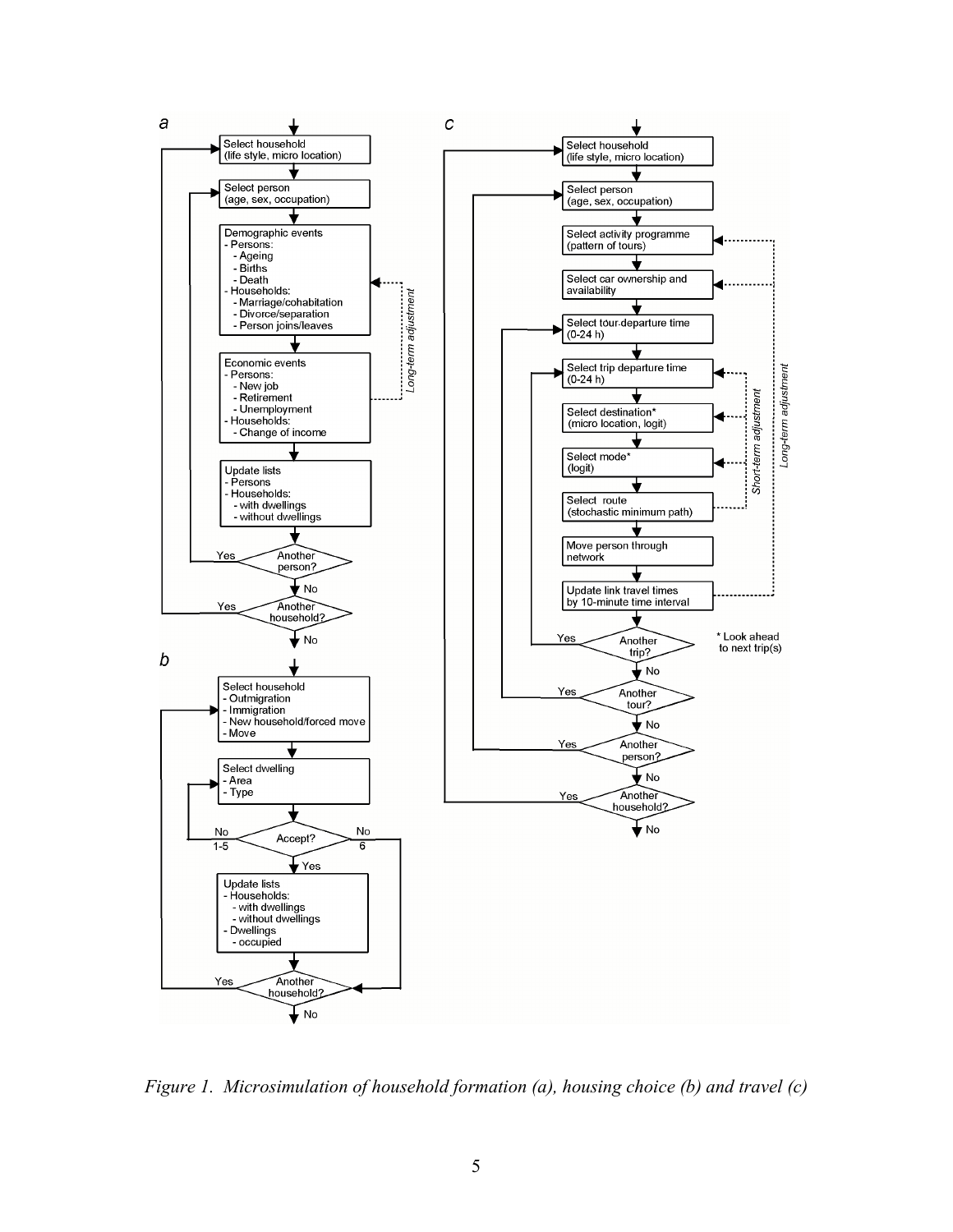After each trip, the travel times of all traversed road links are updated to account for congestion. If congestion is encountered during a trip, short-term adjustment resulting in a postponement of the trip or a change of mode or route may occur. In order to facilitate long-term learning, information on the generalised costs of the congested network by time of day of the current simulation period is used in the next period.

One important objective of this approach to traffic microsimulation will be to accomplish realistic assignment of travellers to modes and routes without extensive iteration, as computing requirements of iterative assignment in large urban road networks has proved to be a serious problem in TRANSIMS (Nagel *et al*., 1998; Barret *et al*., 1999).

# **4 Planned Work**

The development of the model is based on previous work by the authors. The life style concept is implemented for the first time in the activity-based transport model for Netanya. All three microsimulation modules are planned to be integrated in both UrbanSim and the IRPUD model.

#### **4.1 Life Styles in Netanya**

The city of Netanya (population 150,000) is situated at the northern rim of the metropolitan area of Tel Aviv. It was founded in 1928 as an independent resort town, which over the years, with the sprawl of the metro region, has become part of it. Given this biography, Netanya is clearly not the typical suburban community. It consists of a mix of life styles, which to a great extent represents the Israeli urban scene.

To identify the life-style based market segments in Netanya and the proxy variables which indicate membership, a small survey was conducted in which individuals had to identify four life style groups in Netanya, and to provide a short narrative description of the group. Then they were requested to provide a quantitative assessment for one of the life style groups. This pilot study was performed with the co-operation of Israeli students of geography at the Hebrew University.

Some 24 students filled out the questionnaire. In total they provided 58 responses to the question requesting four life-style labels, but these referred to 41 different life styles. This large number indicates that either the respondents had not internalised the concept of life style and actually provided simple SDE variables as the relevant classification basis, or that there are many diverse life style segments in the Israeli (or Netanya) population.

An analysis of the responses suggests, based on an acquaintance with the Israeli society, that in some cases, a single variable is sufficiently powerful to discriminate a group out of the population as a life style segment. For example, being labelled as an ultra-orthodox person provides sufficient information to reveal the life style of that person. This group was mentioned in eight out of 58 responses. However, being labelled as a member of the middle class conveys very little information about the person's or household's life style. Further analysis of the classification provided in this experiment is underway.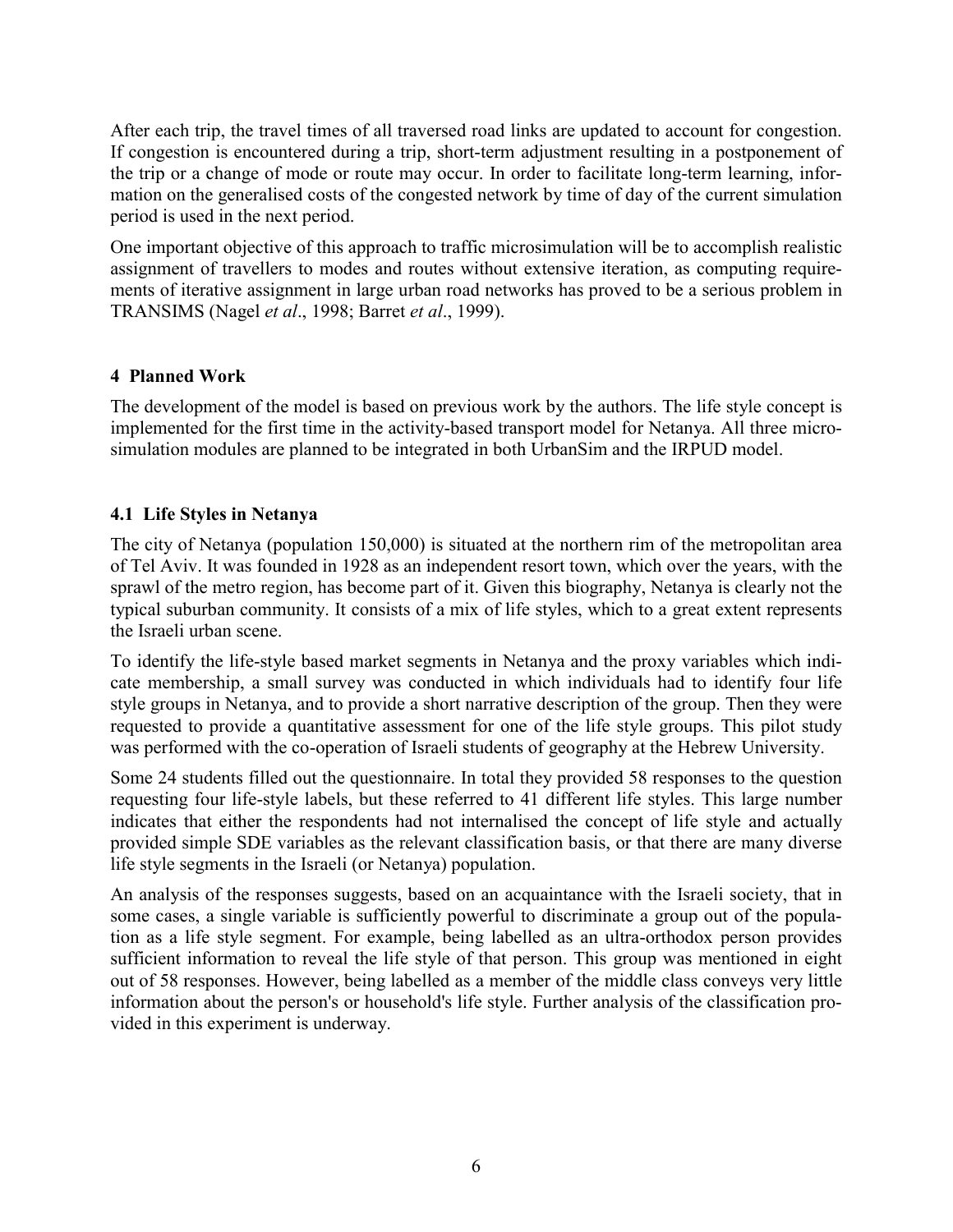# **4.2 Integration of Microsimulation into UrbanSim**

The design and implementation of the UrbanSim model is highly disaggregate, and applies a behavioral and dynamic disequilibrium approach using annual time steps. The initial beta version contained a microsimulation of land development at the parcel level, and modeled location choice of households at the level of household groups of similar socio-demographic and economic type. Location choice was simulated with a logit model of housing type and zone (Waddell, 2000a). In the current implementation, the residential and employment location components have been fully converted to microsimulation of lists of individual households and jobs. Location choice, land development and price adjustment are now simulated at the level of raster cells of 150 by 150 m, though the resolution is arbitrary and can be changed according to data and computing resources (Waddell, 2000b).

Further changes to the UrbanSim model will require implementing model components to simulate household formation and travel, since the current model implementation takes both as exogenous and links to external models for these attributes. The current housing choice model component is already close to the proposed specifications, simulating housing choice with a logit model of development type and micro-location at the grid cell level. The major difference in the data structure required to implement the proposed specifications is the incorporation of individual persons, since only households are now modelled. The current model design is being applied in four metropolitan areas in the United States: Eugene-Springfield, Oregon; Honolulu, Hawaii; Salt Lake City, Utah; and Seattle, Washington.

In addition, a new software architecture for urban simulation has now been completed that greatly facilitates the creation, evolution and co-ordination of model components (Noth *et al*., 2000). The model system is implemented in Java and available as open source software (like Linux) to facilitate extension and collaboration without proprietary restrictions (Waddell, 2000b).

# **4.3 Integration of Microsimulation into the IRPUD Model**

Because of its modular structure, the IRPUD model (Wegener, 1999) is well suited for the integration of microsimulation modules. The present aggregate submodels of household formation and travel behaviour are presently being replaced by microsimulation modules. The microsimulation of housing choice will replace the present hybrid microsimulation which is disaggregate in its modelling of behaviour but aggregate in its data.

Certain complications arise with respect to the spatio-temporal database underlying the model. In the present model all simulation results of each simulation period are written into the database on a zonal basis for use in the next simulation period. After the simulation all results are retained in the database for ex-post analysis and the production of diagrams and maps. This implies that the microsimulation modules of household formation and housing choice have to maintain their own disaggregate database consisting of the lists of households, household members and dwellings but that the microsimulation data are also stored in aggregate form in the present database.

The micro locations used in the microsimulation modules are implemented in the IRPUD model by raster cells, where a micro location is a pair of coordinates indicating the row and column in a matrix of raster cells. The size of the raster cells are 100 m by 100 m. As no household and workplace data at this level of spatial disaggregation are available for the Dortmund urban region, aggregate data for statistical districts and sub-districts are disaggregated using Monte-Carlo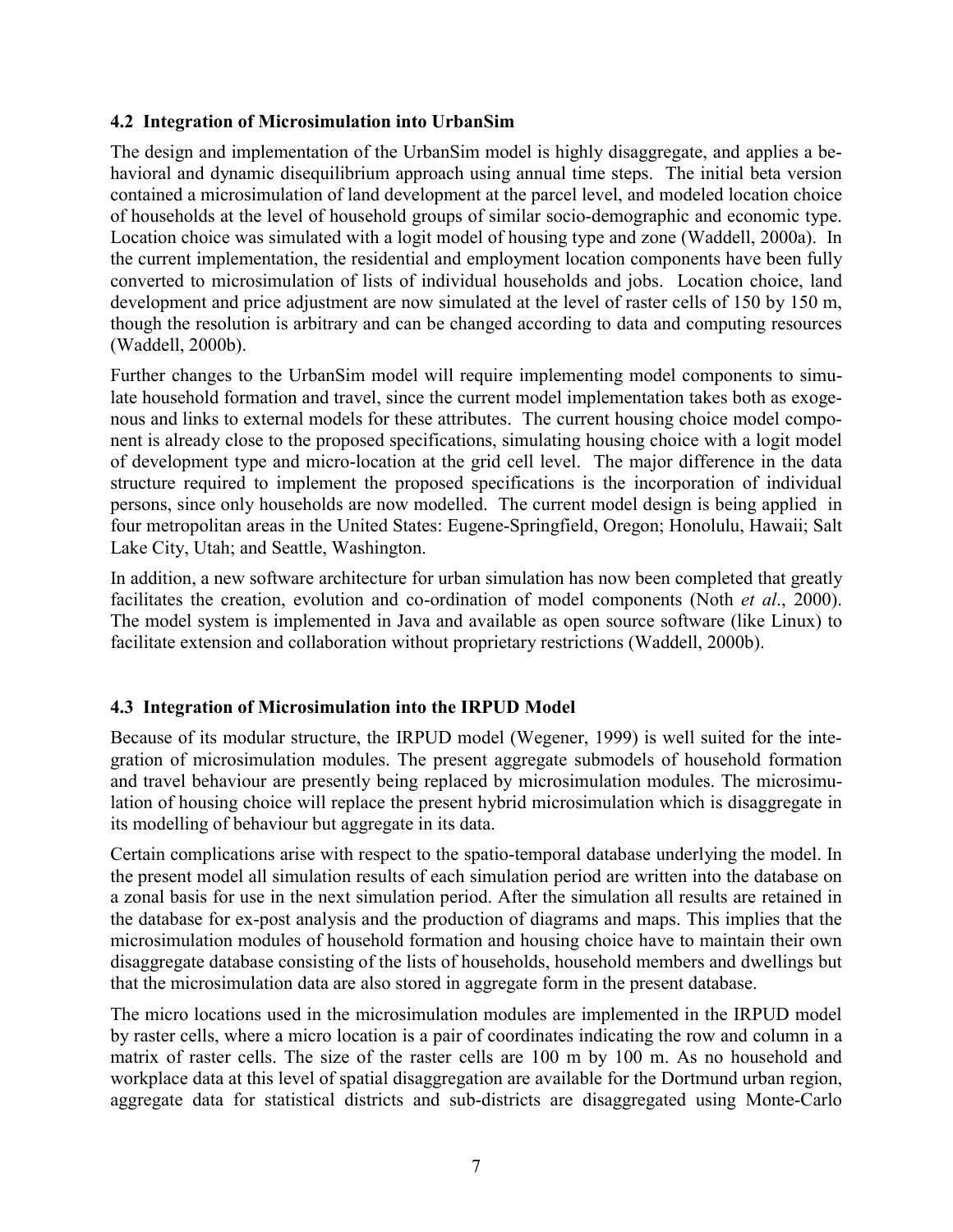simulation with GIS-based land use polygon data as ancillary information. The method is described in Wegener and Spiekermann (1996) and Spiekermann and Wegener (2000).

The integration of the three microsimulation modules into the IRPUD model is a step towards making the whole model disaggregate (Wegener and Spiekermann, 1996). For the future it is planned to apply the same principles also to the existing aggregate submodels of industrial and services location and industrial, commercial and residential construction.

#### **5 Conclusions**

This paper has outlined a modelling framework in which household formation, housing choice and daily mobility are modelled in three microsimulation modules interlinked by a common disaggregate database.

The modelling framework permits the application of the principle of microscopic activity-based transport modelling to changes in the life cycle of households and individuals and to decisions on residential location. This opens the way for modelling the links between long-term life style decisions and medium- and short-term residential and daily mobility.

Microsimulation will make urban models richer in behavioural content and more responsive to land use and travel demand management policies. The higher spatial and temporal resolution will make them also suitable to model micro-scale environmental phenomena such as traffic noise and air pollution. This will be an important prerequisite for using the models for the identification of more sustainable life styles.

#### **6 Acknowledgments**

The research reported here has in part been supported by the German-Israeli Foundation for Scientific Research and Development in the project 'Sustainable Mobility in Cities', and National Science Foundation (US) grant CMS-9818378: 'Reusable Modeling Components for Land Use, Transportation and Land Cover'.

# **7 References**

- Axhausen, K.W., Gärling, T. (1992): Activity-based approaches to travel analysis: conceptual frameworks, models and research problems. *Transport Reviews* **12**, 324-341.
- Barrett, C.L. *et al*. (1999): TRansportation ANalysis SIMulation System (TRANSIMS). Version TRANSIMS-LANL-1.0. Volume 0 - Overview. LA-UR 99-1658. Los Alamos, NM: Los Alamos National Laboratory. *http://transims.tsasa.lanl.gov/documents.html*.
- Batty, M. (1997): Cellular automata and urban form: a primer. *Journal of the American Planning Association* **63**, 264-274.
- Batty, M., Xie, Y. (1994): From cells to cities. *Environment and Planning B: Planning and Design* **21**, 31-48.
- Ben-Akiva, M.E., Bowman, J.L., Gopinath, D. (1996): Travel demand model system for the information era. *Transportation* **23**, 241-166.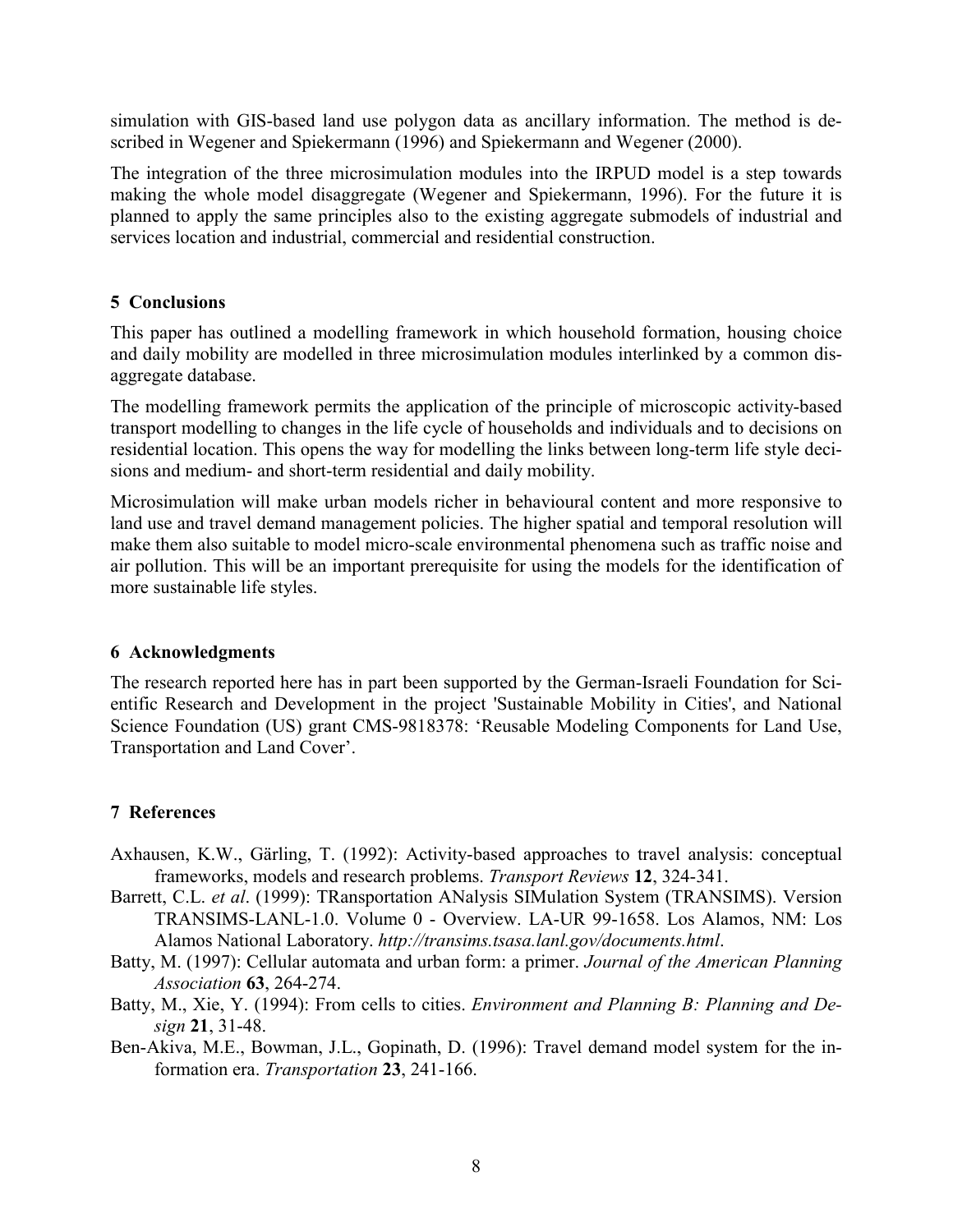- Chapin, F.S., Weiss S.F. (1968): A probabilistic model for residential growth. *Transportation Research* **2**, 375-390.
- Clarke, G.P. Rd.) (1996): *Microsimulation for Urban and Regional Policy Analysis*. European Research in Regional Science 6. London: Pion.
- Clarke, M. (1981): A first-principle approach to modelling socio-economic interdependence using microsimulation. *Computers, Environment and Urban Systems* **6**, 211-227.
- Clarke, M., Holm, E. (1987): Microsimulation methods in spatial analysis and planning. *Geografiska Annaler* **69B**, 145-164.
- Clarke, M., Keys, P., Williams, H.C.W.L. (1980): *Micro-Analysis and Simulation of Socio-Economic Systems: Progress and Prospects*. Leeds: School of Geography, University of Leeds.
- Ferrand, N. (2000): Multi-reactive agents paradigm for spatial modelling. In: Fotheringham, A.S., Wegener, M. (Eds.): *Spatial Models and GIS: New Potential and New Models*. London: Taylor & Francis, 167-184.
- Hägerstrand T. (1968): *Innovation Diffusion as Spatial Process*. Chicago: University of Chicago Press.
- Hayashi, Y., Tomita, Y. (1989): A micro-analytic residential mobility model for assessing the effects of transport improvement. *Transport Policy, Management and Technology - Towards 2001. Selected Proceedings of the Fifth World Conference on Transport Research, Yokohama*. *Ventura, CA:* Western Periodicals, 91-105.
- Holm, E., Lindgren, U., Malmberg, G. (2000): Dynamic microsimulation. In: Fotheringham, A.S., Wegener, M. (Eds.): *Spatial Models and GIS: New Potential and New Models*. London: Taylor & Francis, 143-165.
- Kain, J.F., Apgar, W.C. Jr. (1985) *Housing and Neighborhood Dynamics: A Simulation Study*. Cambridge, MA: Harvard University Press.
- Kreibich, V. (1979): Modelling car availability, modal split, and trip distribution by Monte Carlo simulation: a short way to integrated models. *Transportation* **8**, 153-166.
- Landis, J.D. (1994): The California Urban Futures Model: a new generation of metropolitan simulation models. *Environment and Planning B: Planning and Design* **21**, 99-422
- Landis, J.D., Zhang, M. (1998a): The second generation of the California urban futures model. Part 1: Model logic and theory. *Environment and Planning B: Planning and Design* **25**, 657-666.
- Landis, J.D., Zhang, M. (1998b): The second generation of the California urban futures model. Part 2: Specification and calibration results of the land-use change submodel. *Environment and Planning B: Planning and Design* **25**, 795-824.
- Mackett, R.L. (1990a): *MASTER Model (Micro-Analytical Simulation of Transport, Employment and Residence).* Report SR 237. Crowthorne: Transport and Road Research Laboratory.
- Mackett, R.L. (1990b): Comparative analysis of modelling land-use transport interaction at the micro and macro levels. *Environment and Planning A* **22**, 459-75.
- Nagel, K., Beckman, R.J., Barrett, C.L. (1998): TRANSIMS for transportation planning. LA-UR 98-4389. Los Alamos, NM: Los Alamos National Laboratory. *http://transims.tsasa.lanl. gov/documents.html*.
- Noth, M., Waddell, P., Borning, A. (2000): A software architecture for UrbanSim, an urban land use modeling system. In progress. Current version available from *http://www.urbansim.org*.
- Orcutt, G., Greenberger, M., Rivlin, A., Korbel, J. (1961): *Microanalysis of Socioeconomic Systems: A Simulation Study*. New York: Harper and Row.